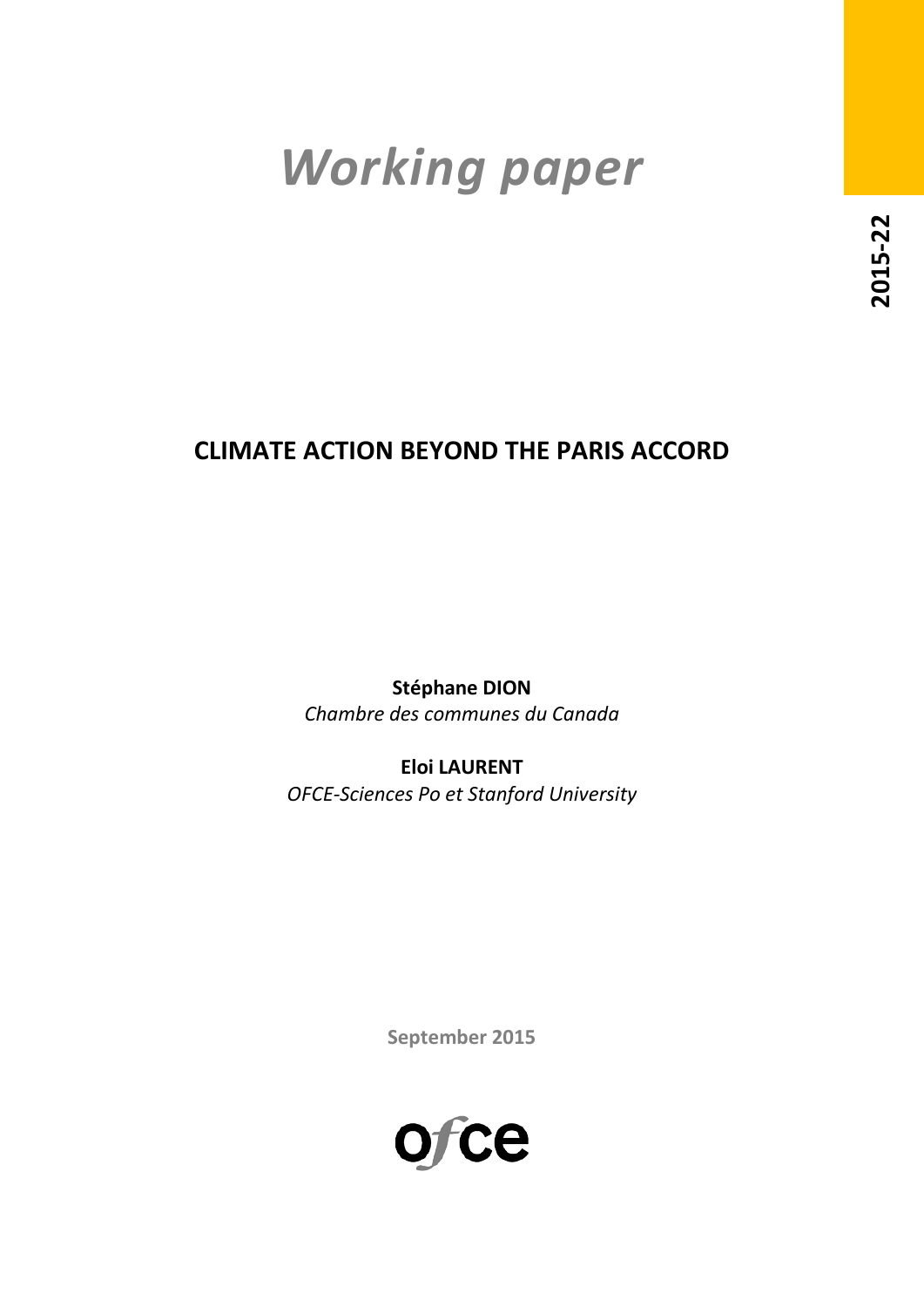# **Climate action beyond the Paris Accord**

**Stéphane Dion and Éloi Laurent [1](#page-1-0)**

**2015-22 September 2015**

#### **Abstract**

In this paper we propose to shift climate negotiations from the current logic of quantity to a logic of price. Our proposal brings together the logic of science-based efficiency and the logic of ethics-based justice. A carbon budget set to the two-degree limit leads to the establishment of a differentiated trajectory of gradually converging global pricing of carbon, each country freely determining the mix of instruments used to raise its price. Furthermore, our carbon price system addresses inequalities between countries (through modulations and compensations) and inequalities within countries (accelerating adaptation of financing).

**Keywords:** COP 21, climate negotiations, carbon price, climate justice **JEL:** Q01, Q48, Q54

<span id="page-1-0"></span><sup>&</sup>lt;sup>1</sup> Stéphane Dion is a member of Canada's House of Commons, former Minister of the Environment of Canada and was President of COP 11. Éloi Laurent is a senior economist at OFCE /Sciences Po (Paris) and a Visiting Professor at Stanford University.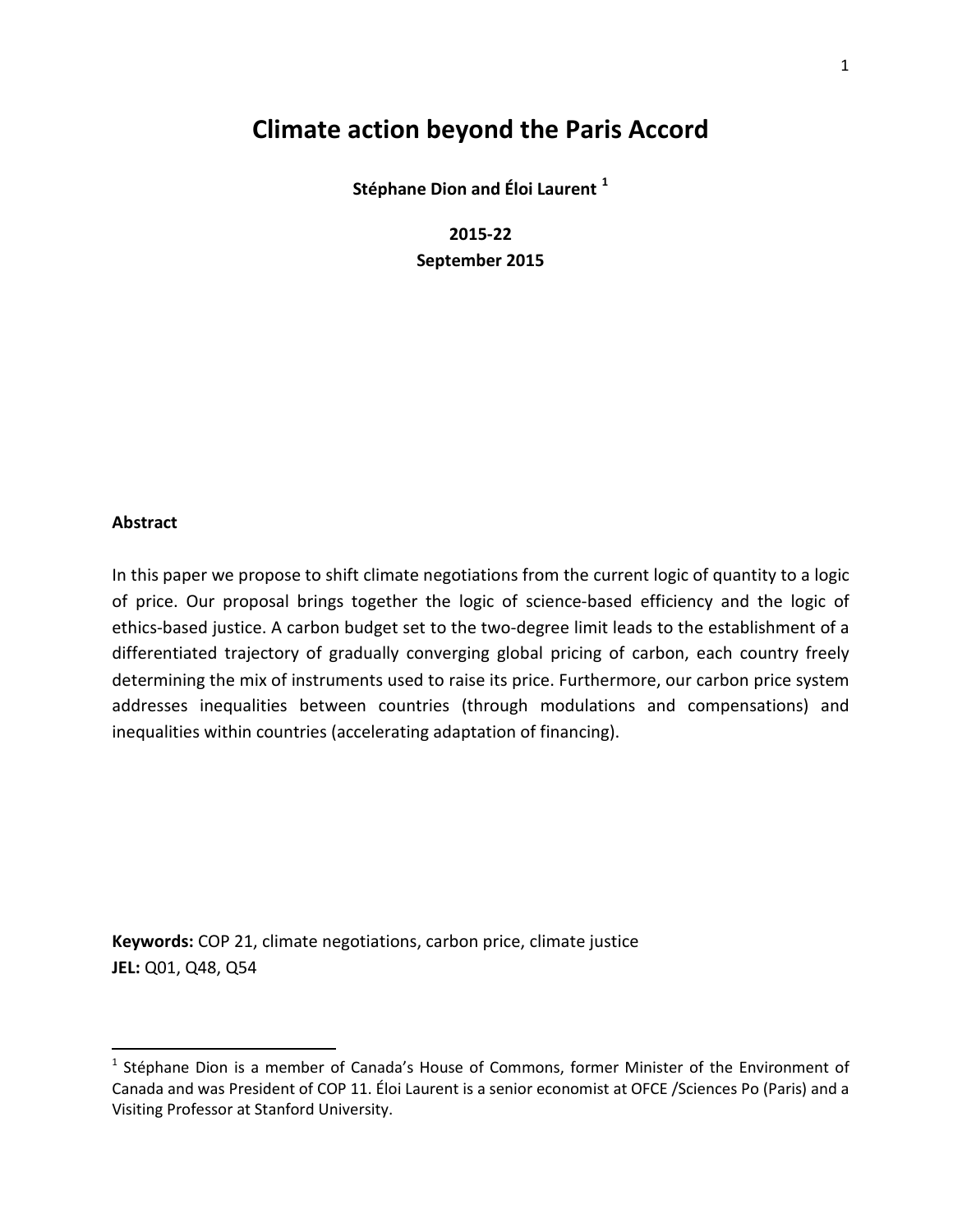#### **Introduction: the Paris Paradox**

After the release of China's "Intended Nationally Determined Contribution" (INDC) at the end of June and the final ruling of the EPA on the US climate action plan in early August, negotiation positions on the road to COP 21 are now stabilized. They point to a foreseeable paradoxical outcome of the Paris Conference: an unprecedented universal climate agreement that will not solve our climate crisis.

However, this paradox can be solved in large part by introducing, into these climate negotiations, the goal to develop a robust global carbon pricing system. The new system would rely on a few simple principles:

- the objective is to limit global warming to below or around two degrees Celsius above pre-industrial levels; a global carbon price must therefore aim to meet that objective;
- whatever one's opinion on the debate regarding the best way to levy a carbon price  $-$  tax or emissions trading – various countries have already picked their own path and trying to get them to fit the same mould would be unrealistic<sup>[2](#page-2-0)</sup>;
- several countries have pledged to meet quantitative reduction targets (pledge-andreview strategy); so rather than asking these countries to abandon those targets in favour of a global carbon price, it would be better to show them that negotiating such a price would be a powerful means to meet – or even exceed – their targets;
- because the internationally agreed principle of *"Common but Differentiated Responsibilities"* would make it very difficult to set a single price immediately, it would be more realistic to consider a price convergence-based process stretching over a number of years, as proposed by such international bodies as the International Energy Agency;
- given that the developed countries have pledged to provide one hundred billion dollars yearly to help the most vulnerable countries deal with climate change, global carbon price negotiations cannot be used to cancel that commitment: on the contrary, they are a good means to meet – or even surpass – the commitment.

Before reviewing those points in more detail, let's see by the numbers why the current climate negotiation system is fundamentally flawed.

<span id="page-2-0"></span> $2$  In 2015, 40 national entities and 20 local jurisdictions have adopted a carbon price according to various modalities, for the detail of those measures, see [http://www](http://www-wds.worldbank.org/external/default/WDSContentServer/WDSP/IB/2015/08/26/090224b08309a09a/4_0/Rendered/PDF/Carbon0pricing0e0released0late02015.pdf)[wds.worldbank.org/external/default/WDSContentServer/WDSP/IB/2015/08/26/090224b08309a09a/4\\_0/](http://www-wds.worldbank.org/external/default/WDSContentServer/WDSP/IB/2015/08/26/090224b08309a09a/4_0/Rendered/PDF/Carbon0pricing0e0released0late02015.pdf) [Rendered/PDF/Carbon0pricing0e0released0late02015.pdf](http://www-wds.worldbank.org/external/default/WDSContentServer/WDSP/IB/2015/08/26/090224b08309a09a/4_0/Rendered/PDF/Carbon0pricing0e0released0late02015.pdf)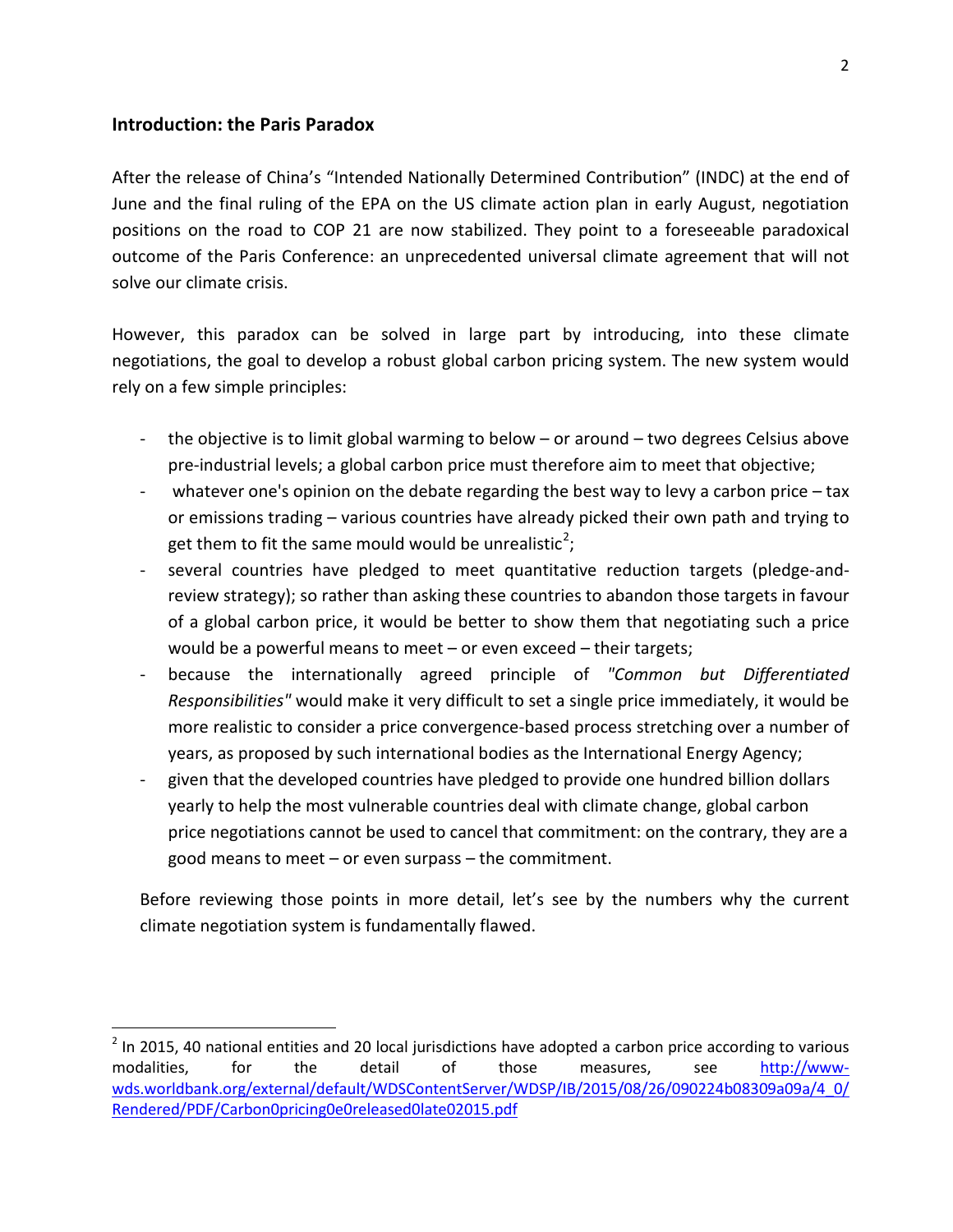### 1. The Unflattering Carbon Footprint of Climate Negotiations

It is a well-known fact today – at least in academic circles and a significant segment of the international community  $-$  that greenhouse gas emissions (responsible for the climate changes observed in the second half of the  $20<sup>th</sup>$  century and predicted to continue until the end of the  $21<sup>st</sup>$ century) have increased during the last 25 years. The average annual increase went from 1 percent between1990 and 1999 to 3.3 percent between 2000 and 2009. After a very slight decrease during the great recession, GHG emissions began rising again at an annual rate of 2.5 percent.<sup>[3](#page-3-0)</sup>

In a March 2015 communiqué, the International Energy Agency announced that emissions had decreased in 2014; but for the same year, data released by BP in June 2015 showed a slight increase of 0.5 percent. But that decrease (or slight increase), largely due to China's economic slowdown-driven reduction in coal consumption, should not be used to distract from the obvious observation that since 1997 and the signing of the Kyoto Protocol, the world's countries have been doing the opposite of what climate science recommends, causing global emissions to rise by more than 60 percent since 1990. As highlighted in the latest report of the Intergovernmental Panel on Climate Change (IPCC 2014), the disconnect between the intensifying climate crisis and stagnating international negotiations has never been wider.

With so much scientific evidence warning us against the catastrophic impact of climate change on human welfare, how can this discrepancy be explained if not by the inefficiency and inefficacy of the current climate negotiation framework?

The thinking today is that the 1997 Kyoto Protocol, which guided these negociations following the United Nations Framework Convention on Climate Change (decided at the 1992 Rio Summit), has been a resounding failure. However, that is only a partial truth: in fact, Protocol-bound Annex 1 countries<sup>[4](#page-3-1)</sup> did live up to their commitments  $-$  albeit only by resorting to a sleight of hand that led us to understand why we must now change the system.

We know that in Kyoto, the most economically developed countries made a first – and supposedly binding – greenhouse gas (GHG) emission reduction commitment while the less developed countries were exempted from such commitments due to their lower development levels and

l

<span id="page-3-0"></span><sup>&</sup>lt;sup>3</sup> According to the Global Carbon Projet [http://www.globalcarbonproject.org/,](http://www.globalcarbonproject.org/) which records emissions from fossil fuel consumption and cement production.

<span id="page-3-1"></span> $4$  The Kyoto Protocol reinforces the 1992 Convention by committing Annex 1 countries to "individual, legally binding, greenhouse gas emission reduction or limitation objectives" (free translation). The individual objectives of Annex 1 countries are listed in Annex B of the Kyoto Protocol, which explains why the term "Annex B countries" is sometimes used instead of "Annex 1 countries".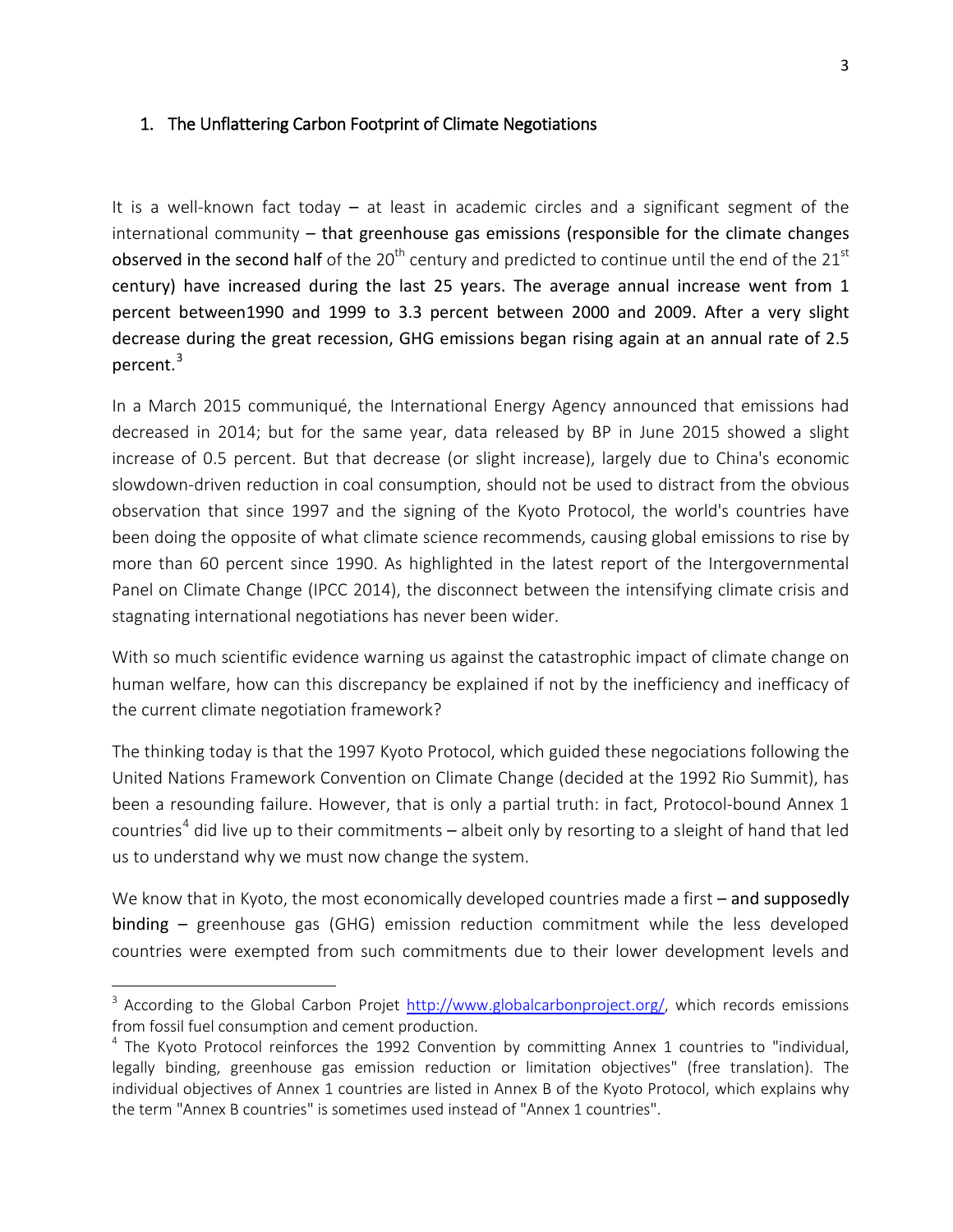lower GHG emissions. In 1990 – the baseline year for calculating emissions – the first-group nations (former Soviet Union members and OECD countries) were deemed responsible for 60 percent of the total GHG emissions. Under the Kyoto Protocol, these countries committed to reduce their emissions by approximately 5 percent by 2012, compared to 1990 levels. What is not always known today is that this objective was met. Even better, the latest available data show that the reduction almost reached 10 percent (even 15 percent according to some estimates). So the Annex 1 countries did twice as well as was expected of them.

The second and even more fundamental lesson is that while these reductions were taking place, a much more significant increase was rearing its head in the rest of the world. Between the early 1990s and early 2010s, the emission ratio of Annex 1 countries versus exempted countries reversed itself, with the Annex 1 share of emissions going from 60 percent of global emissions to less than 40 percent (see Table 1).

|              | Emissions, per capita | Total * | % of total |  |
|--------------|-----------------------|---------|------------|--|
| Annex 1      | 7.5                   | 13.05   | 36.1       |  |
|              |                       |         |            |  |
| $E-U$        | 16.4                  | 5.23    | 14.5       |  |
| <b>UE28</b>  | 6.8                   | 3.48    | 9.6        |  |
| Russie       | 12.7                  | 1.81    | 5.0        |  |
| Japon        | 9.8                   | 1.25    | 3.4        |  |
| Canada       | 14.3                  | 0.50    | 1.4        |  |
|              |                       |         |            |  |
| Non-Annex 1  | 3.5                   | 21.04   | 58.2       |  |
|              |                       |         |            |  |
| China        | 7.2                   | 9.98    | 27.6       |  |
| India        | 1.9                   | 2.41    | 6.7        |  |
| South Korea  | 12.5                  | 0.62    | 1.7        |  |
| Iran         | 7.9                   | 0.61    | 1.7        |  |
| Saudi Arabia | 18.0                  | 0.52    | 1.4        |  |

#### Table 1: 2013 CO2 Emissions

\* Emissions in GtCO2, from fossil energy consumption and cement production. Source : Global Carbon Project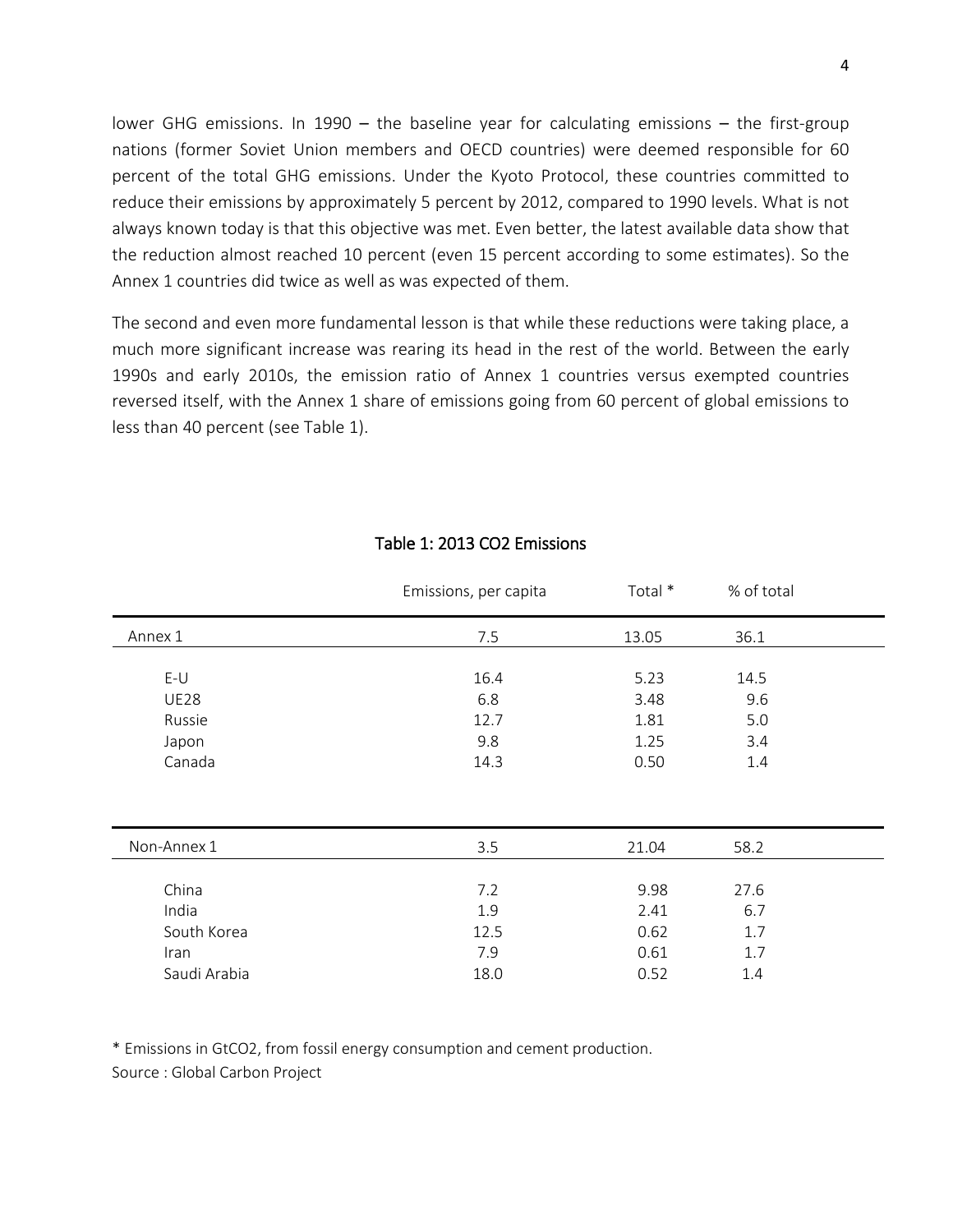The economic vision that informed the Kyoto Protocol is now totally obsolete. The problem that ails the current climate action framework, defined in 1997, is fourfold:

- An efficiency problem: the targets set in 1997 and instruments deployed since then (which are called "flexibility mechanisms" in the Protocol and include markets in pollution rights) are unable to stem the global greenhouse gas emission dynamics;
- A transparency problem: the quantitative, volume-based emission targets approach suffers from result-skewing biases. The baseline date that was chosen (generally 1990) is problematic for former USSR countries, some of which have since joined the European Union. Furthermore, the Kyoto Protocol keeps account of production-based emissions (emissions generated within a given territory) but not of consumption-based emissions (emissions from a country's production that are included, as incorporated carbon, in products consumed by other countries); thus the paradox of a text of which the letter has been complied with while the problem that text was supposed to solve was made worse by "carbon leaks".<sup>[5](#page-5-0)</sup>
- An inclusiveness problem: henceforth, a binding international climate agreement must without fail include all major greenhouse gas emitters including – and especially – emerging economies (starting with China, which is responsible for almost one third of global emissions, and India, which could well see its still-modest emissions increase significantly as the country develops its production and consumption of coal);
- An incentive problem: volume-based emission reductions are seen by developing countries as a "carbon constraint", an unfair impediment to their economic development; and during economic crises, quantitative targets may become difficult to accept by developed countries.

Any reform proposal that aims to outgrow the current negotiation system must therefore offer solutions to the four problems. However, COP 21 is likely to operate within the Kyoto framework, the shortcomings of which all countries participating in the negotiations know well but are fearful to challenge, given the fragility of the global climate consensus.

 $\overline{\phantom{a}}$ 

<span id="page-5-0"></span><sup>&</sup>lt;sup>5</sup> While the Protocol-controlled, production-based emissions have decreased since 1990, consumptionbased emissions for the same period increased by 0.5 percent. In the end, the increase in consumptionbased emissions more than balanced the decrease in production-based emissions in Annex 1 countries. Emissions were transferred, not reduced.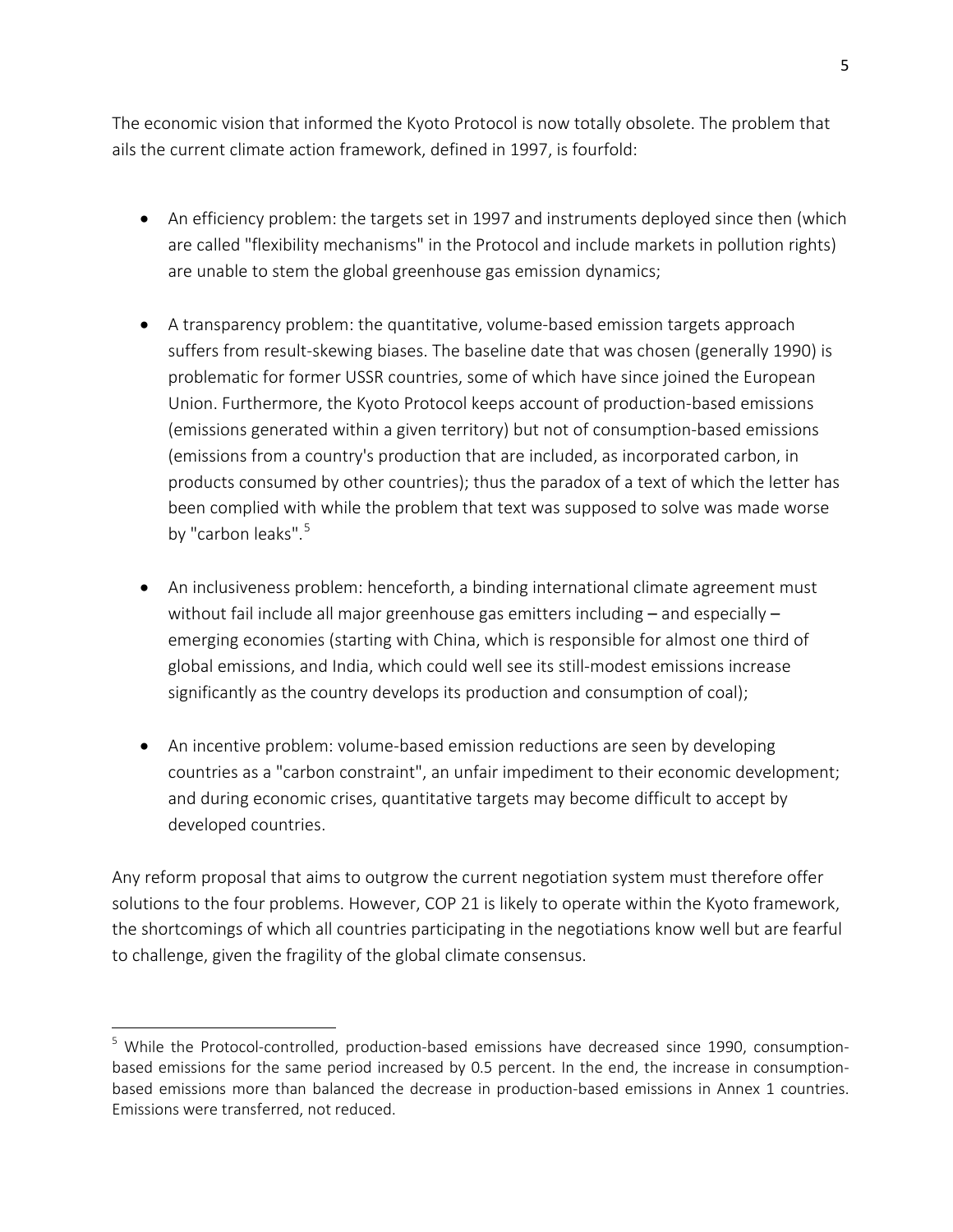# **2) COP 21: missing the wrong targets softly?**

## 2.1 The prospect of a legally weak agreement

The key factor in achieving an appearance of success at the Paris Conference will be the way expectations are managed beforehand. That was the major failure of the 2009 Copenhagen Conference, where negotiators promised a global, legally binding agreement but could not deliver it in the end, causing a huge disappointment. This is why Paris negotiators have adopted a flexible position on the legal form of the final text that is likely to be "politically", but not "legally" binding. Contrary to the Kyoto Protocol, the Paris text will thus probably be an 'accord' instead of a 'treaty', meaning that its legal power will be even weaker. As is well known in diplomatic circles, having an international text labelled as an "accord" is rarely a good sign.

This can indeed be seen as a victory for the US negotiators who have insisted that a legally binding text − which would require the Republican controlled Senate's approval − has no chance of being adopted. While the Obama administration is trying to convince other parties that it can act on the basis of executive force (the rationale behind the final ruling of the EPA on cutting emissions from coal fired plants released in early August 2015), it is very hard not to consider climate policy in the US as conditional, the conditionality being that the legal challenges of the States are overturned by the Supreme Court. The US political polarization, not unrelated to the damaging effect of income inequality, is thus a drag on global climate policy.

This possible outcome is contested by the EU and its Member States, which, in their Intended Nationally Determined Contribution released on March 6, have called for "adopting a global legally binding agreement applicable to all Parties".<sup>[6](#page-6-0)</sup> China is also calling for a "legally binding agreement" in a clear challenge to the US position.<sup>[7](#page-6-1)</sup>

But as things stand, the US position is likely to prevail, meaning that the Paris text will be weaker, as a legal force, than the Kyoto Protocol – itself deprived of any sanction for non-abiding parties.

<span id="page-6-0"></span><sup>&</sup>lt;sup>6</sup> http://ec.europa.eu/clima/news/docs/2015030601\_eu\_indc\_en.pdf.

<span id="page-6-1"></span><sup>7</sup> [http://www4.unfccc.int/submissions/INDC/Published%20Documents/China/1/China%27s%20INDC%20-](http://www4.unfccc.int/submissions/INDC/Published%20Documents/China/1/China%27s%20INDC%20-%20on%2030%20June%202015.pdf) [%20on%2030%20June%202015.pdf.](http://www4.unfccc.int/submissions/INDC/Published%20Documents/China/1/China%27s%20INDC%20-%20on%2030%20June%202015.pdf)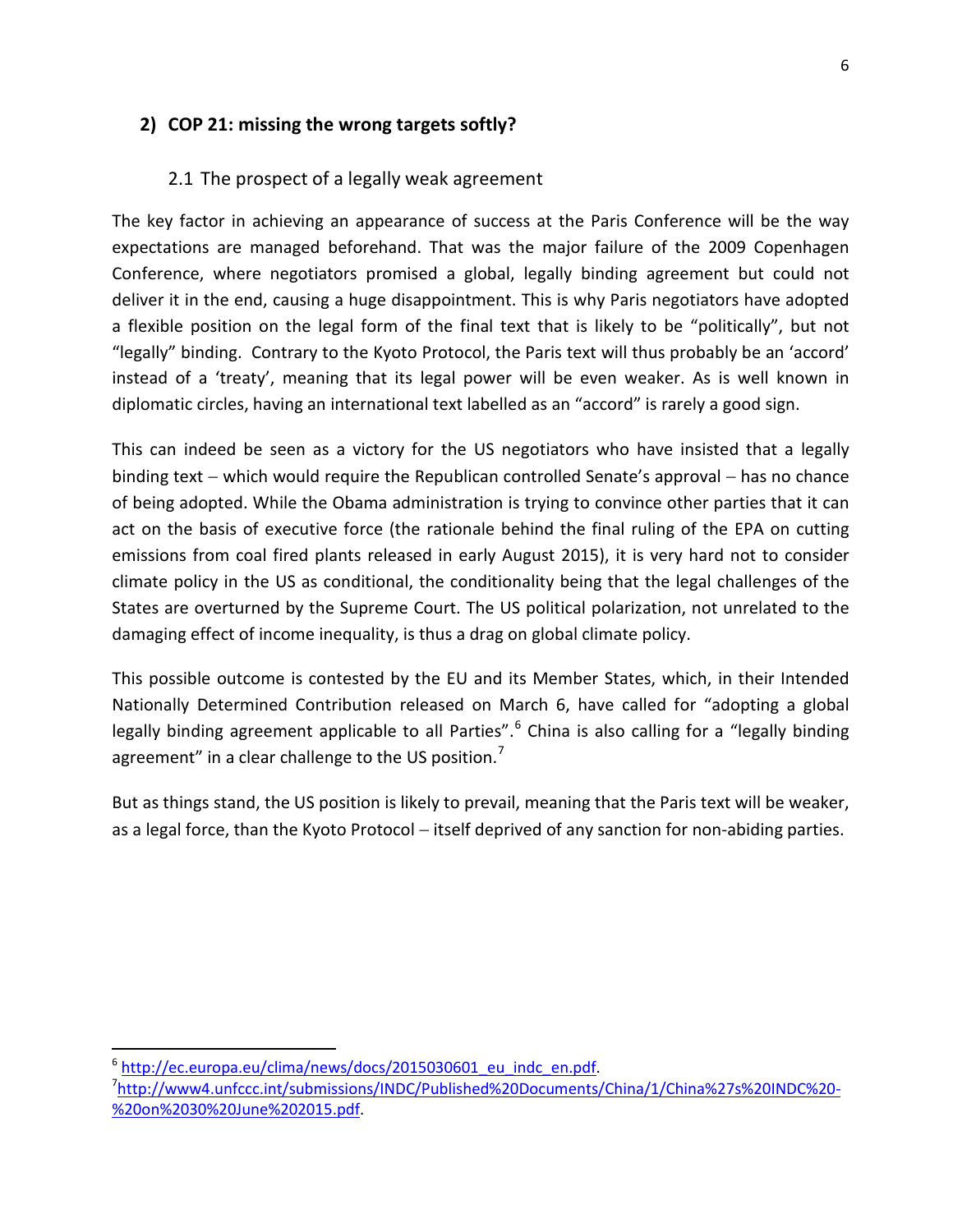#### 2.2 The stubborn ambition-science gap

At the 2011 Durban Conference (COP 17), the parties acknowledged the gap between their commitments and achieving the two-degree Celsius objective. In the preamble of their joint statement, they expressed "grave concern" and promised to "raise the level of ambition" to bridge this gap. At the Lima Conference (COP 20) in December 2014, the parties [reiterated](http://unfccc.int/resource/docs/2014/cop20/eng/l14.pdf)<sup>[8](#page-7-0)</sup> the same "grave concern" about "the significant gap between the aggregate effect of Parties' mitigation pledges" and the goal of holding the increase in global average temperature below the two-degree Celsius limit. But the ambition-science gap has so far survived all virtuous proclamations.

Climate negotiations have revolved crucially around volumes of carbon emitted: under the Kyoto Protocol, a country's climate performance is assessed in terms of emission reduction targets compared to their 1990 levels and climate commitments are being framed in terms of emission reductions up to 2030 or 2050.

There are two reasons why this volume-based approach can be insufficient: it does not specify the instruments that are supposed to be used to match the volume targets (see section 1.3 below); and it does not take into account carbon flows, that are emissions resulting not only from national production, but also from national consumption. The gap between the two can be quite large: the EU has reduced its GHG emissions by close to 20 percent in terms of production since 1990, but by only 5 percent when consumption emissions are considered. A country like France sees its climate performance since 1990 completely turned upside down when consumption emissions are considered instead of production emissions.

But even if one withholds judgement on the potential efficiency of the volume approach, it appears to fall short on its own ambitions: Climate Action Tracker experts, assessing the announcements and commitments to track their compatibility with the two-degree Celsius threshold, currently conclude that existing and announced measures lead to an increase above 3 degrees and possibly as high as 3.8 degrees in global temperatures. The latest IEA assessment indicates that given the INDCs submitted so far and the planned energy policies in those countries that have yet to submit, the path would be "consistent with an average temperature increase of around 2.6°C by 2100 and 3.5°C after 2200".<sup>[9](#page-7-1)</sup> That EIA scenario assumes that countries will fulfil their climate commitments. However, we know full well that several countries will not honour their Copenhagen pledges and as a result, will not meet their GHG

<span id="page-7-0"></span> <sup>8</sup> http://unfccc.int/resource/docs/2014/cop20/eng/l14.pdf.

<span id="page-7-1"></span> $9$  See p. 12 of: [https://www.iea.org/publications/freepublications/publication/WEO2015SpecialReportonEnergyandClim](https://www.iea.org/publications/freepublications/publication/WEO2015SpecialReportonEnergyandClimateChange.pdf) [ateChange.pdf.](https://www.iea.org/publications/freepublications/publication/WEO2015SpecialReportonEnergyandClimateChange.pdf)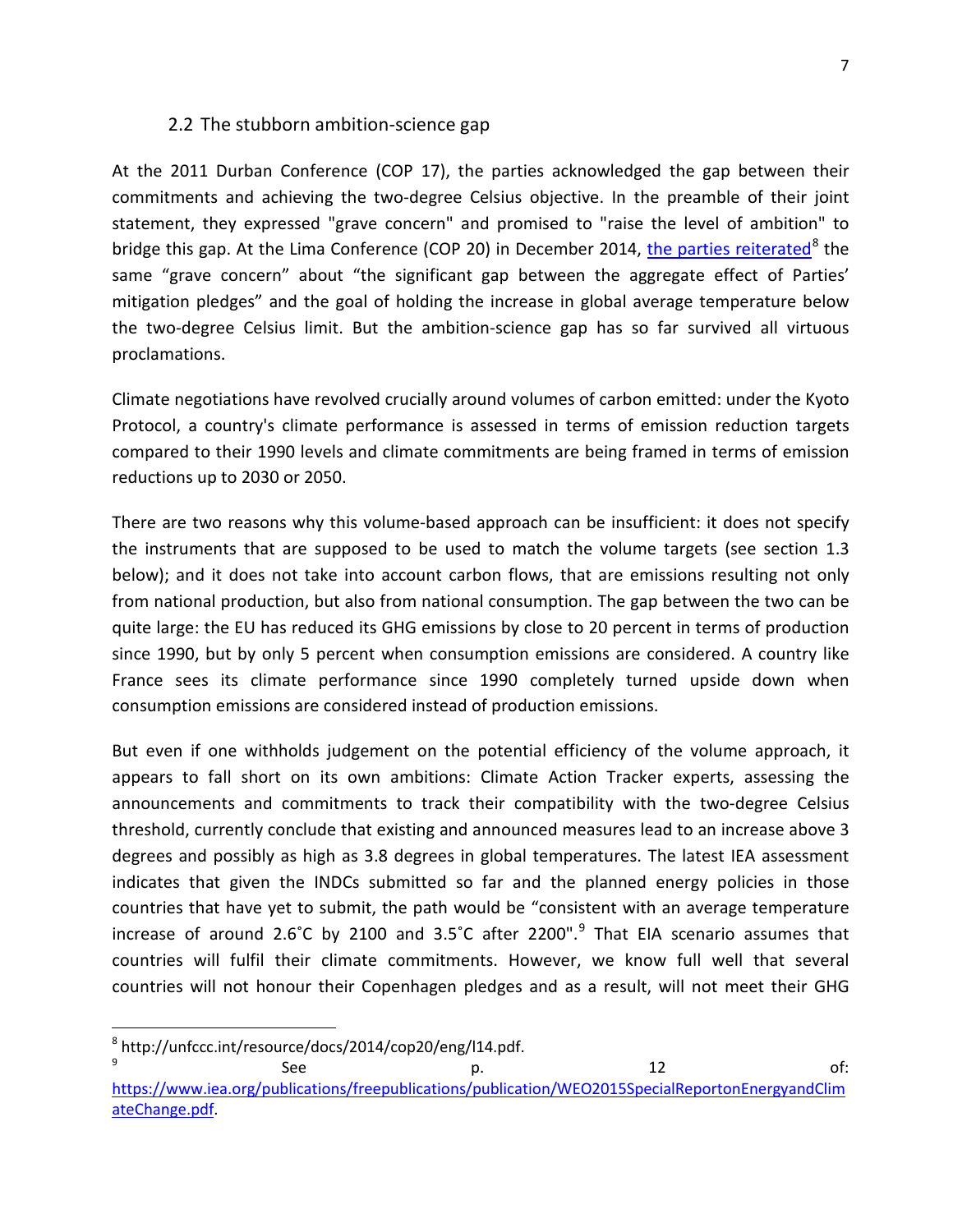emissions reduction targets for 2020. $^{10}$  $^{10}$  $^{10}$  So why should we assume that they will honour their Paris pledges?

# 2.3 The perils of commitments without instruments

The agreement reached by the Member States of the European Union in the fall of 2014 is a good illustration of the limitations of any strategy based on emission reduction targets alone, with no efficient and effective carbon pricing system. Indeed, the European "climate-energy package" can be considered a baseless pyramid: the greenhouse gas emission reduction target of 40 percent by 2030 is only supported by non-binding energy efficiency and renewable energy targets, which themselves are not underpinned by a true carbon pricing reform.

At the basis of the European agreement lies a dysfunctional, derelict carbon pricing system. The end result: commitments without instruments, and "ambitious" emission reduction targets suspended over a sea of ambiguity. The same can be said of most current national commitments that are lacking adequate instruments.

COP 21 needs to achieve a much more substantial outcome. National emission reduction targets must absolutely be accompanied by adequate and coordinated implementation tools, including a trial global carbon price. In other words, negotiators should aim for a "commitments+instruments" rather than a "commitments-only" agreement.

# 2.4 The need for climate justice

In Copenhagen (COP 15) and Cancún (COP 16), the developed countries committed to a contribution of 100 billion US dollars per year beginning in 2020, to help developing nations fight – and adapt to – climate change. A fund – the "Green Climate Fund" – has been created for this purpose, to provide developing countries with the substantial financial and technological assistance they require.

Developing countries take this commitment very seriously. They have made it known that no agreement will be possible in Paris without the conclusion of a clear plan for the delivering, through the Green Climate Fund, of the committed US\$100 billion per year by 2020.

Unfortunately, despite years of ongoing discussion over this agreed \$100 billion target, nobody knows how much each developed country is supposed to contribute. What we do know, however, is that raising such a sum will require private sector contributions. This will not happen in the absence of a fully functional, robust and comprehensive carbon pricing system.

<span id="page-8-0"></span><sup>&</sup>lt;sup>10</sup> [http://www.pbl.nl/en/publications/enhanced-policy-scenarios-for-major-emitting-countries.](http://www.pbl.nl/en/publications/enhanced-policy-scenarios-for-major-emitting-countries)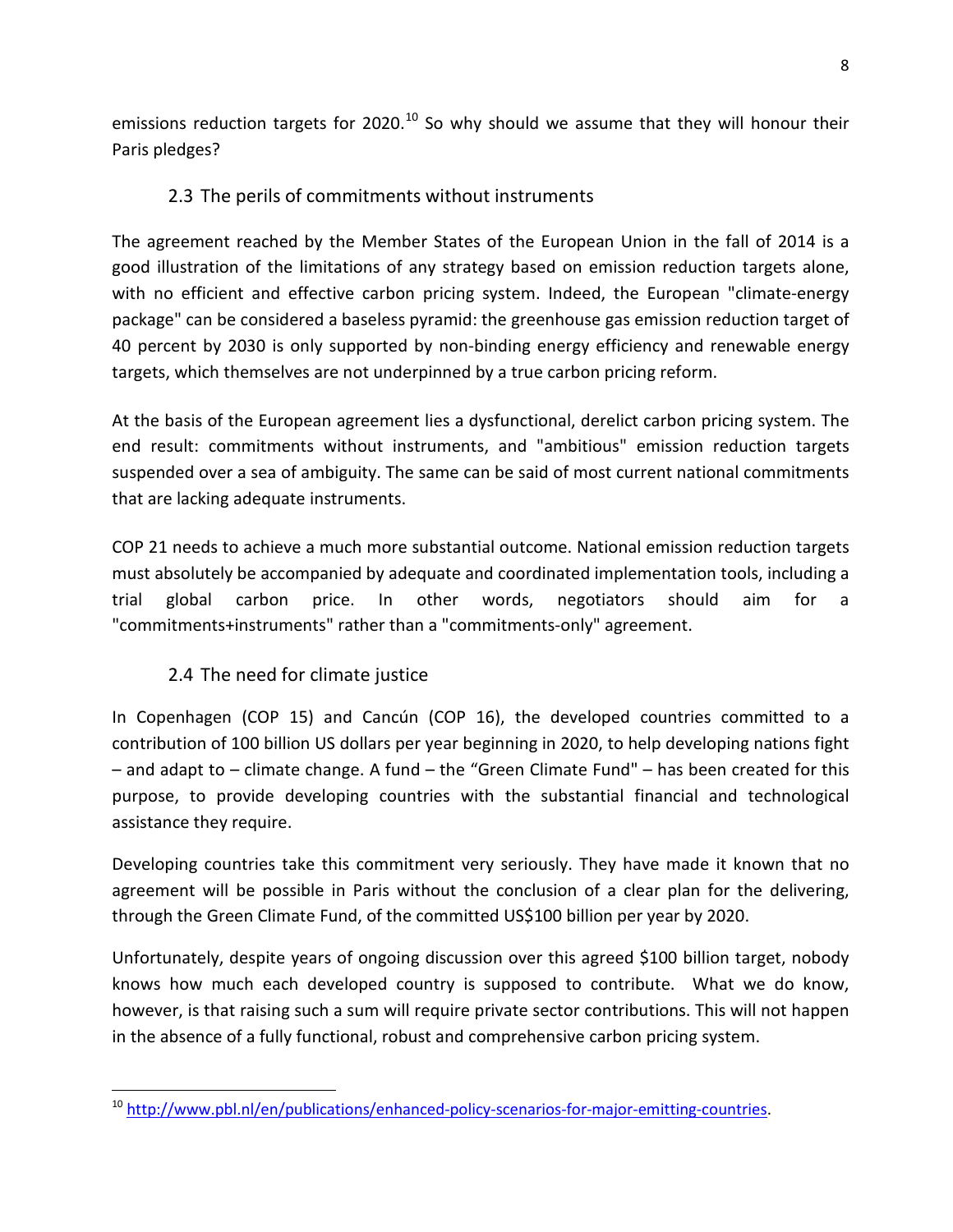Focusing negotiations on a world carbon price in addition to quantitative reductions of emissions can alleviate all four problems: first, it can strengthen the Paris accord by providing economic incentives so that countries take charge of their climate commitments rather than engage in carbon freeriding; second, it can serve as a tool for adjusting climate commitments and hence gradually increasing the level of ambition of Nation-States so that the gap between commitments and science-based requirements can be progressively closed; note that such a tool can also enhance the efficiency of the agreement by controlling carbon flows; third, it can provide a credible instrumental basis for climate commitments; and last but not least, it can provide the source of the \$100 billion pledged by developed countries to fight climate change globally.

## **2. Building the carbon convergence**

Governments and businesses are unlikely to realize their climate change goals if they have no definite assurance that their competitors will play by the same rules. To address this stalemate, we need an international agreement that gives them that assurance, one that changes the rules of the game so that they apply to every player. We need to create a system whereby every decision maker, public or private, is responsible for taking into account the true cost of global warming, and is secure in the knowledge that the competitors are doing the same.

This explains why more and more experts – including every author of the Symposium on *'International Climate Negotiations'[11](#page-9-0)* – agree that putting a price on carbon is essential to the success of any serious, comprehensive climate plan. The International Monetary Fund now [recommends it.](http://www.imf.org/external/pubs/ft/survey/so/2014/POL073114A.htm)<sup>[12](#page-9-1)</sup> As does the **OECD**.<sup>[13](#page-9-2)</sup> [The World Bank](http://www.worldbank.org/content/dam/Worldbank/document/Carbon-Pricing-Statement-060314.pdf)<sup>[14](#page-9-3)</sup> convinced 73 countries, 22 subnational jurisdictions and over 1,000 companies and investors to declare their support for a price on carbon. [The Global Commission on the Economy and Climate](http://static.newclimateeconomy.report/TheNewClimateEconomyReport.pdf)<sup>[15](#page-9-4)</sup> has also pointed out that a carbon price may be beneficial for the economy.

There are opportunities to explore linkages between carbon pricing and the [new international](http://theenergycollective.com/robertstavins/1199961/un-climate-summit-and-key-issue-2015-paris-agreement)  [climate change agreement](http://theenergycollective.com/robertstavins/1199961/un-climate-summit-and-key-issue-2015-paris-agreement)<sup>[16](#page-9-5)</sup> to be reached in Paris. But the main challenge facing us is how to

<span id="page-9-0"></span> <sup>11</sup> See<http://carbon-price.com/>

<span id="page-9-1"></span><sup>&</sup>lt;sup>12</sup> <http://www.imf.org/external/pubs/ft/survey/so/2014/POL073114A.htm>.

<span id="page-9-2"></span><sup>13</sup> <https://community.oecd.org/servlet/JiveServlet/previewBody/40641-102-1-76036/OECD> .

<span id="page-9-3"></span><sup>14</sup> <http://www.worldbank.org/content/dam/Worldbank/document/Carbon-Pricing-Statement-060314.pdf>

<sup>.</sup> <sup>15</sup> <http://static.newclimateeconomy.report/TheNewClimateEconomyReport.pdf>.

<span id="page-9-5"></span><span id="page-9-4"></span><sup>16</sup> [http://www.theenergycollective.com/robertstavins/1199961/un-climate-summit-and-key-issue-2015](http://www.theenergycollective.com/robertstavins/1199961/un-climate-summit-and-key-issue-2015-paris-agreement) [paris-agreement](http://www.theenergycollective.com/robertstavins/1199961/un-climate-summit-and-key-issue-2015-paris-agreement).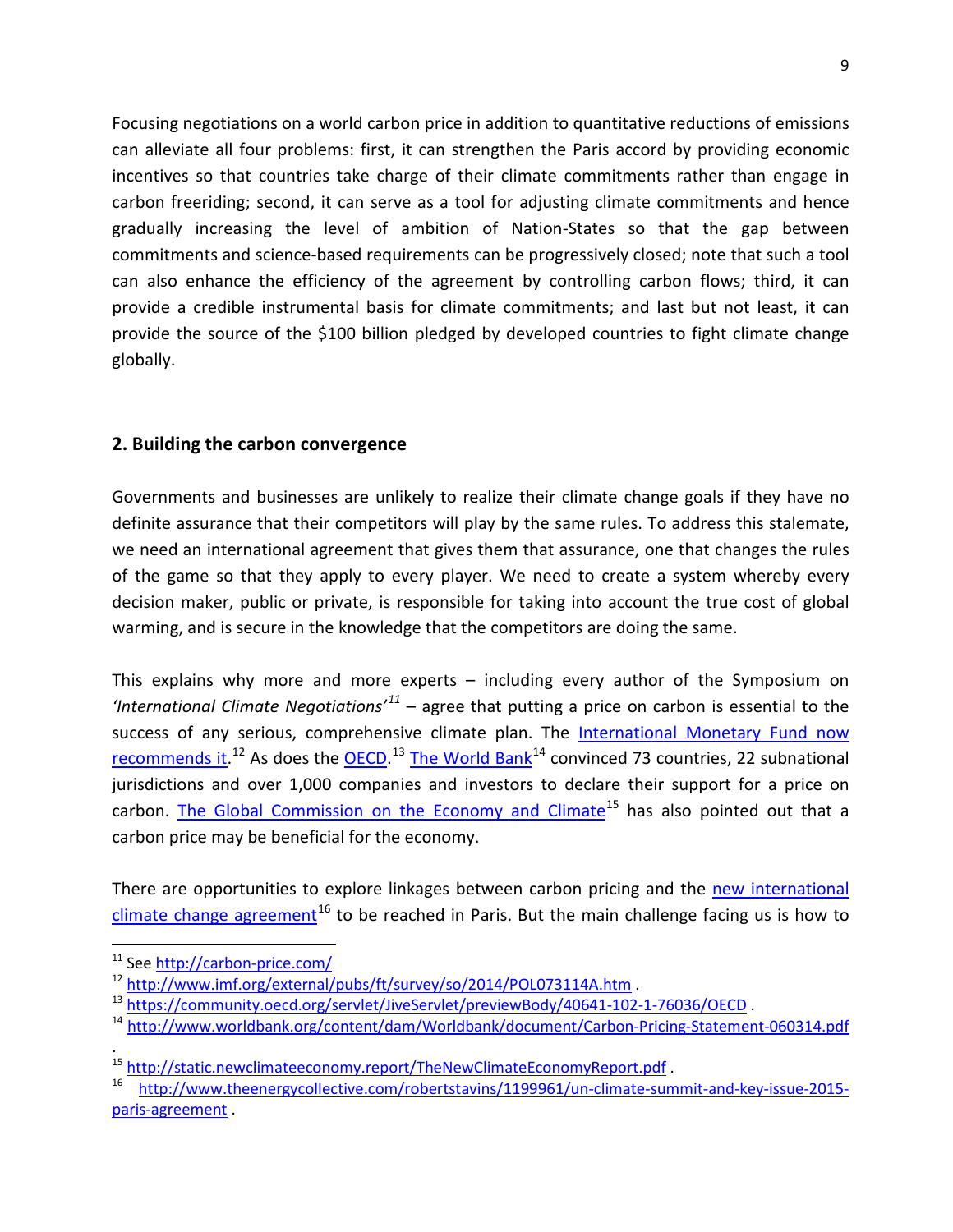evolve from a hodge-podge of local or national carbon prices to a global, harmonized carbon pricing system. [IPCC recommends](http://www.ipcc.ch/pdf/assessment-report/ar5/wg3/ipcc_wg3_ar5_summary-for-policymakers.pdf)<sup>[17](#page-10-0)</sup> a solution: adopting a "single global carbon price." The price should be high enough to create the necessary incentives to limit global warming to about two degrees Celsius. [The International Energy Agency \(IEA\)](http://www.iea.org/publications/freepublications/publication/WEO_2014_ES_English_WEB.pdf)<sup>[18](#page-10-1)</sup> recommends that the price of a tonne of CO2 be gradually raised by 2040, to \$140 for developed countries and \$125 for China, Russia, Brazil and South Africa (in US 2013 dollars). According to the **IEA**,<sup>[19](#page-10-2)</sup> this can be done without harming economic growth.

It is impossible to reach a global carbon price of \$125 or \$140 per tonne of CO2 without first having negotiated an international agreement that can assure all economic agents that their competitors will play by the same climate rules. Indeed, carbon pricing will not reach the desired level as long as individual countries fear that carbon price setting within their respective jurisdictions will scare away businesses and investments send them off to countries where carbon dioxide emissions are cheaper or free of charge. The idea is to refocus these international efforts on negotiating a global, harmonized carbon price signal.

All countries would pledge to introduce, in their respective jurisdictions, a gradually evolving carbon price based on a scientifically validated international standard, in order for the world to keep global warming as close as possible to two degrees Celsius over pre-industrial levels. Countries may levy this price through carbon taxes or emission quotas. Governments would be free to invest, as they see fit, any revenues accruing from carbon emission levies and the corresponding – and necessary – gradual elimination of fossil energy subsidies.

In keeping with the principle of "Common But Differentiated Responsibility", developed countries would be required to set aside part of their carbon pricing revenues to help developing countries introduce policies to lower their emissions, adapt to climate change impacts and create carbon sinks (through reforestation, for example). This requirement would help fund the yet unsourced \$100 billion annual injection into the Green Climate Fund that was promised to developing countries for 2020 to help them deal with climate change. That amount could even be increased. We propose that the contributions of individual developed countries be set according to the proportion of total developed country emissions that their respective GHG emissions represent. The lower a country's emission level, the lower its share of the financial effort. This would serve as a further incentive for emission reductions. Other formulas are also conceivable, such as making the contributions proportional to emissions in excess of the global average per-capita rate, but the argument will likely be made that the most advanced

<span id="page-10-0"></span><sup>&</sup>lt;sup>17</sup> http://www.ipcc.ch/pdf/assessment-report/ar5/wg3/ipcc\_wg3\_ar5\_summary-for-policymakers.pdf.

<span id="page-10-1"></span><sup>&</sup>lt;sup>18</sup> http://www.iea.org/publications/freepublications/publication/WEO\_2014\_ES\_English\_WEB.pdf.

<span id="page-10-2"></span><sup>&</sup>lt;sup>19</sup> http://www.iea.org/publications/freepublications/publication/WEO\_2014\_ES\_English\_WEB.pdf.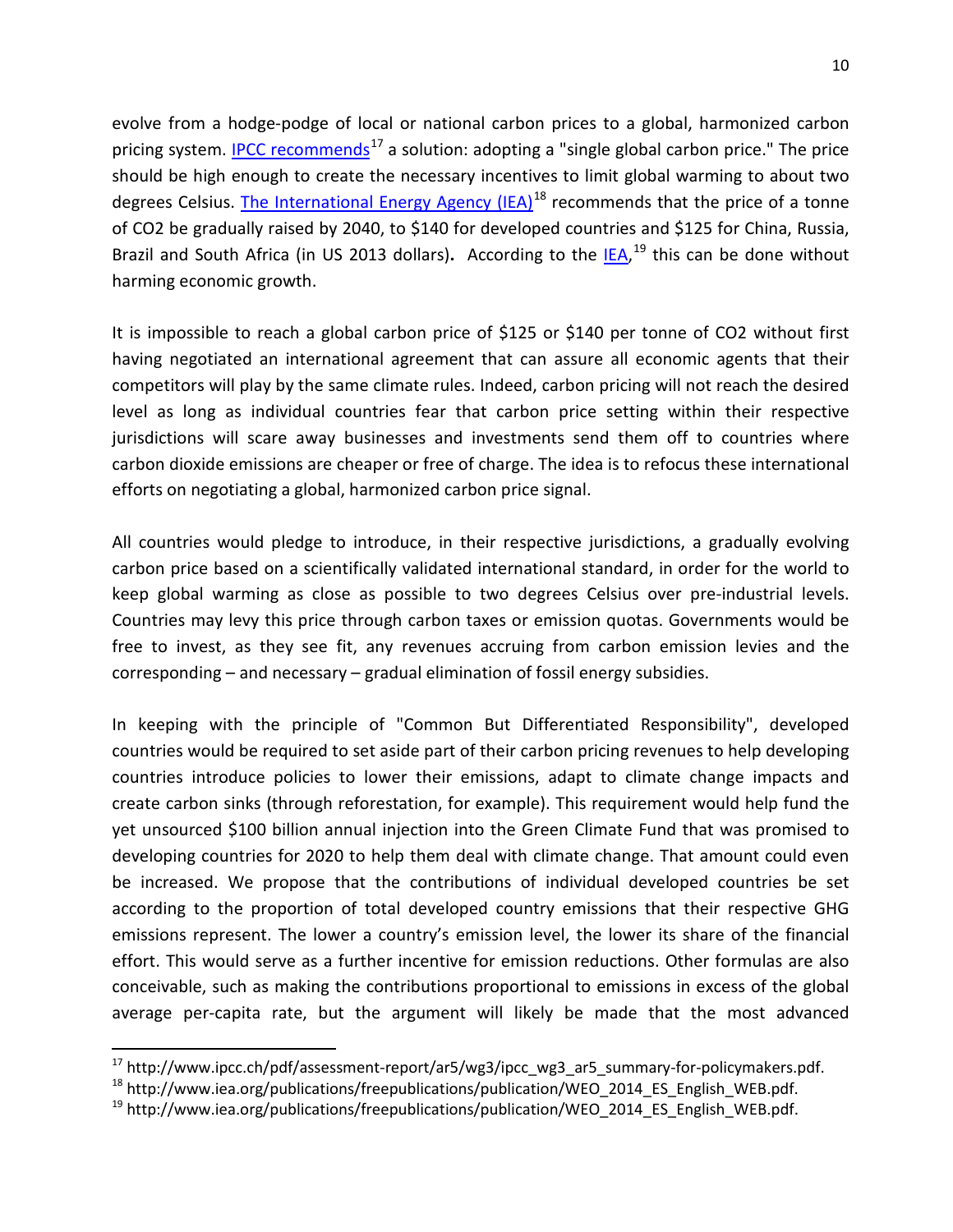economies, – those that have the best technological capacities – should be the ones helping the others.

This international carbon pricing agreement would allow countries to levy border taxes on products from countries that have not established a carbon price signal in accordance with the international standard. That would be a solution of last resort, to be applied after the usual warnings have been issued. In this manner, it will be in each country's interest to comply with the international agreement, levy a carbon price on its own emissions and use the resulting revenue as it sees fit.

### **Conclusion: from climate science to climate justice**

Climate negotiations are not only a technical discussion based on scientific data but also a political dialogue ultimately based on ethical criteria.

The fight against climate change must not be only presented as an opportunity for economic development but also as a lever to reduce inequalities in human development between countries and within countries. The case of China shows how the constraint of reducing CO2 emissions can be a way to limit coal consumption and limit damage on the health of Chinese, very unevenly distributed within the Chinese population. The same applies to the limitation of car traffic in France, which represents both a health gain and reduction of CO2 emissions. This double climate-health dividend must be at the heart of state contributions to the reduction of global CO2 emissions. Climate justice highlights the equality potential of the fight against climate change at the national and international level. This is why we need the Paris Conference to be informed by both sets of criteria: climate science and climate justice must be combined in a single plan. That is precisely why our proposition brings together the logic of science-based efficiency and the logic of ethics-based justice:

- 1. Science-based efficiency: a carbon budget set to the two-degree limit leads to the establishment of a differentiated trajectory of gradually converging global pricing of carbon, each country freely determining the mix of instruments used to raise its price;
- 2. Ethics-based Justice: our carbon price system addresses inequalities between countries (through modulations and compensations) and inequalities within countries (accelerating adaptation of financing).